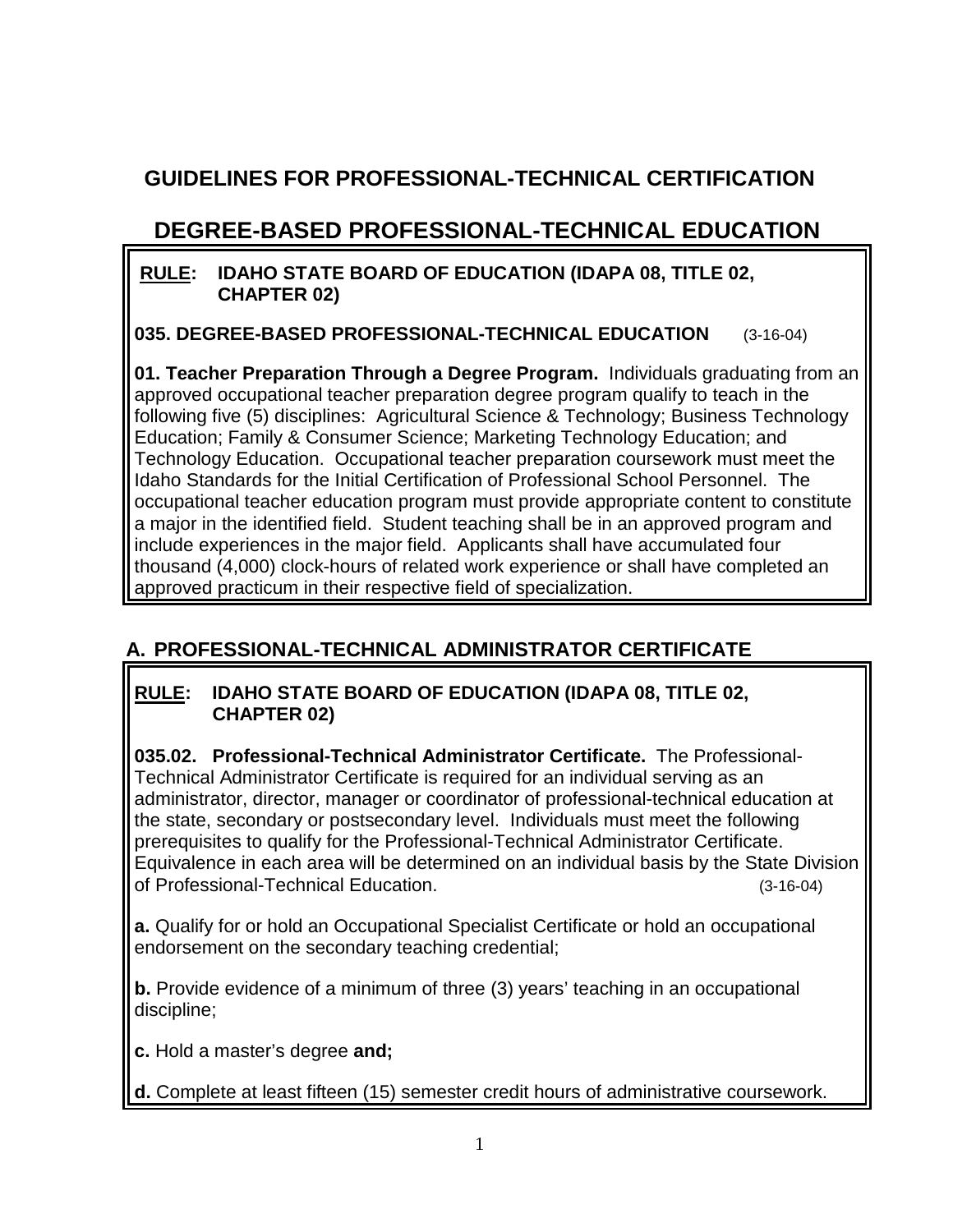Applicants must have completed: financial aspects of professional-technical education; administration of personnel; and legal aspects of professional-technical education. Additional coursework can be selected from any of the following areas: administration and supervision of occupational programs; instructional supervision; administration internship; curriculum development; curriculum evaluation; research in curriculum; school community relations; communication; teaching the adult learner; coordination of work-based learning programs; and/or measurement and evaluation.

**e.** To renew the Professional-Technical Administrator Certificate, individuals are required to complete six (6) semester credit hours of related coursework or meet renewal requirements for professional-technical teachers. (3-16-04)

## **B. WORK-BASED LEARNING COORDINATOR**

### **RULE: IDAHO STATE BOARD OF EDUCATION (IDAPA 08, TITLE 02, CHAPTER 02)**

**035.03. Work-Based Learning Coordinator Endorsement.** Educators assigned to coordinate approved work-based experiences must hold the Work-Based Learning Coordinator endorsement. To be eligible, applicants must hold an occupational endorsement on the Standard Secondary Certificate or qualify for an Occupational Specialist Certificate, plus complete coursework in coordination of work-based learning programs. (3-16-06)

## **C. CAREER COUNSELOR**

#### **RULE: IDAHO STATE BOARD OF EDUCATION (IDAPA 08, TITLE 02, CHAPTER 02)**

### **035.04. Career Counselor Endorsement.**

**a.** The endorsement for a Career Counselor may be issued to applicants who hold a current Pupil Personnel Services Certificate endorsed Counselor K-12 and who have satisfied the following professional-technical requirements:

**1.** Career Pathways and Professional-Technical Guidance;

**2.** Principles/Foundations of Professional-Technical Education; and,

**3.** Theories of Occupational Choice.

(3-16-04)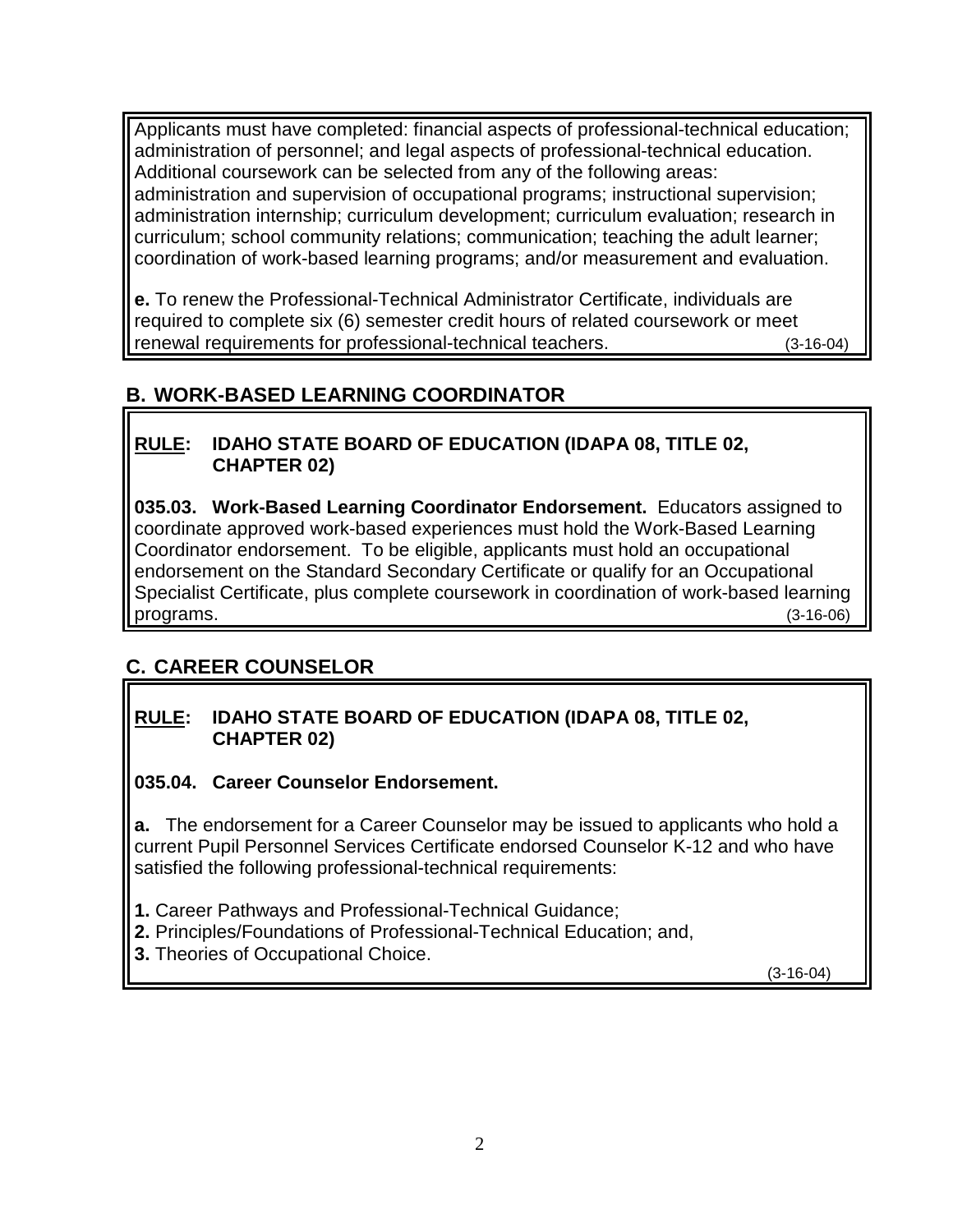# **INDUSTRY-BASED PROFESSIONAL-TECHNICAL CERTIFICATION**

### **RULE: IDAHO STATE BOARD OF EDUCATION (IDAPA 08, TITLE 02, CHAPTER 02)** (3-16-04)

#### **036. INDUSTRY BASED PROFESSIONAL-TECHNICAL CERTIFICATION**

Persons who need to hold the Occupational Specialist Certificate include: secondary educators assigned to Health Occupations Education and to Trades & Industry Education; specialized occupational areas where specific degree-granting, professional-technical teacher education programs do not exist; and postsecondary professional-technical educators who teach courses to 9-12 grade students.

#### **01. General Requirements.**

Applicants must: be eighteen (18) years of age; document full-time, successful, recent, gainful employment in the area for which certification is requested; possess either a high school diploma or General Educational Development (GED) certificate; meet provisions of Idaho Code; and, verify technical skills through work experience, certification or testing as listed below. When applicable, requirements of occupationally related state agencies **must** also be met. Since educational levels and work experiences vary, applicants **may** be determined highly qualified under any one (1) of the following three (3) options.

**a.** Have sixteen thousand (16,000 hours) of full-time, successful, recent and gainful employment in the occupation for which certification is requested. Up to forty-eight (48) months' credit can be counted toward the eight (8) years on a month-to-month basis for journeyman training and/or postsecondary training successfully completed as a full-time student in an approved/approvable, postsecondary, professional-technical education program.

**b.** Have a bachelor's degree in the specific occupation or related area, plus six thousand (6,000-) hours of full-time, successful, recent, gainful employment in the occupation.

**c.** Meet one (1) of the following:

**1.** Have at least journeyman level plus two (2) years of recent, full-time, gainful, related work experience. A person who has completed a formal apprenticeship program in the occupation or related area for which certification is requested.

The apprenticeship must be under the direction of an employer and the Bureau of Apprenticeship and Training or an approved State Apprenticeship Agency;

**OR**

**1.** Pass approved state or national certification/certification examination plus three (3) years of recent, full-time, gainful, related work experience (length and type of work experience in emergency services and health professions will be determined on an individual basis);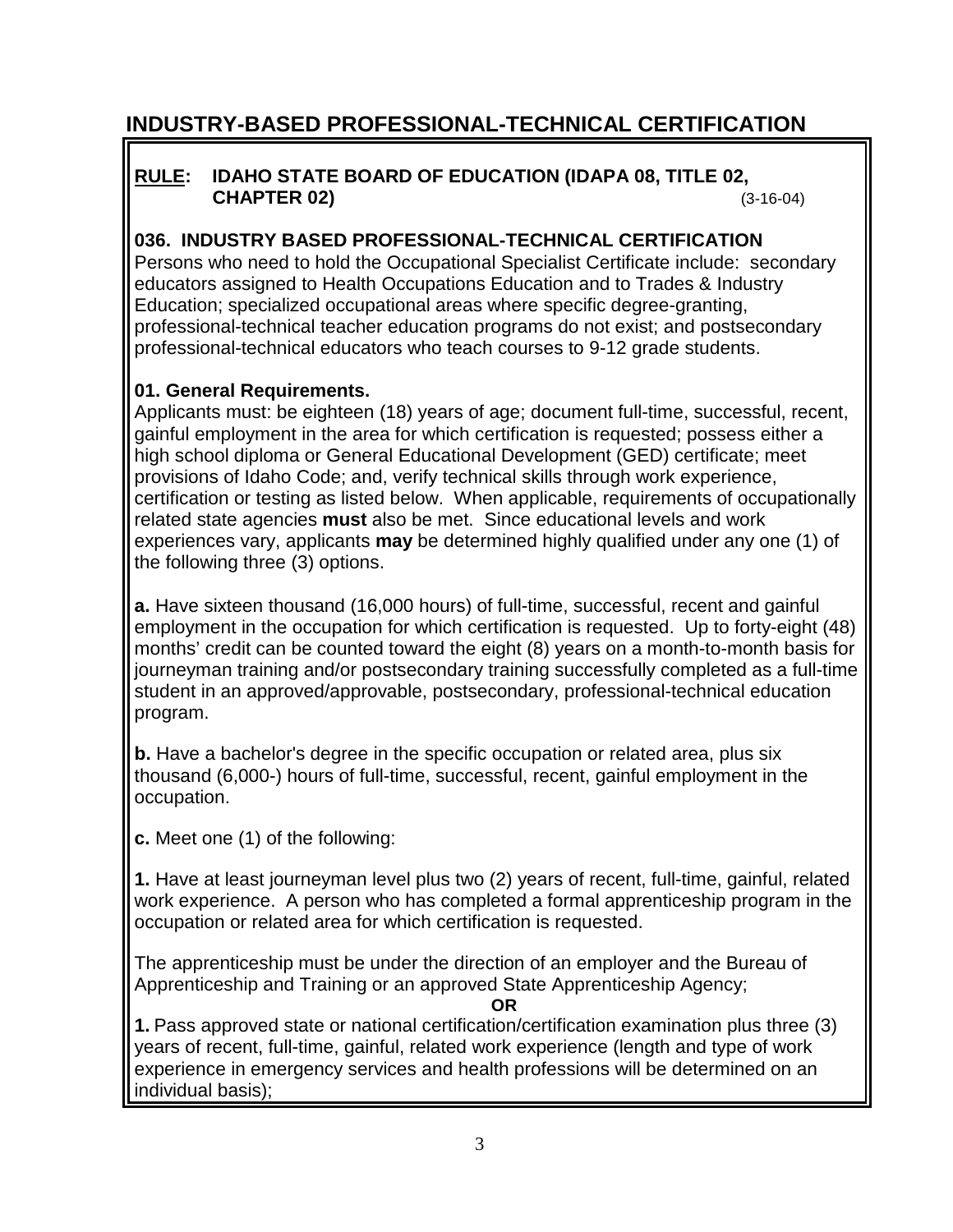### **OR**

**3.** Pass approved industry-related certification for skill level requirements (vendor and industry specific) plus three (3) years of recent, full-time, gainful, related work experience (length and type of work experience in emergency services and health professions will be determined on an individual basis). If no competency assessment exists, a written recommendation from a representative occupational advisory council/committee and recorded in its minutes is required to verify occupational competence.

## **A. LIMITED OCCUPATIONAL SPECIALIST CERTIFICATE**

### **RULE: IDAHO STATE BOARD OF EDUCATION (IDAPA 08, TITLE 02, CHAPTER 02)**

**036.02. Limited Occupational Specialist Certificate.** This certificate is issued to individuals who are new to teaching trades and health occupations in public schools. The certificate is valid for three (3) years. (3-16-04)

Within the first eighteen (18) months of certification, the holder must:

**a.** Complete either a pre-service workshop sponsored by the State Division of Professional-Technical Education or an approved course in professional-technical methods/student assessment.

**b.** Complete a new-teacher induction workshop at the state or district level.

**c.** File a Professional Development Plan with the State Division of Professional-Technical Education.

**d.** Within the three (3)-year period of the Limited Occupational Specialist Certificate, the instructor **must** satisfactorily complete coursework which includes competencies in four (4) of the following: Principles/Foundations of Occupational Education; Career Pathways and Guidance; Analysis, Integration and Curriculum Development; Measurement and Evaluation; and Methods of Teaching Occupational Education.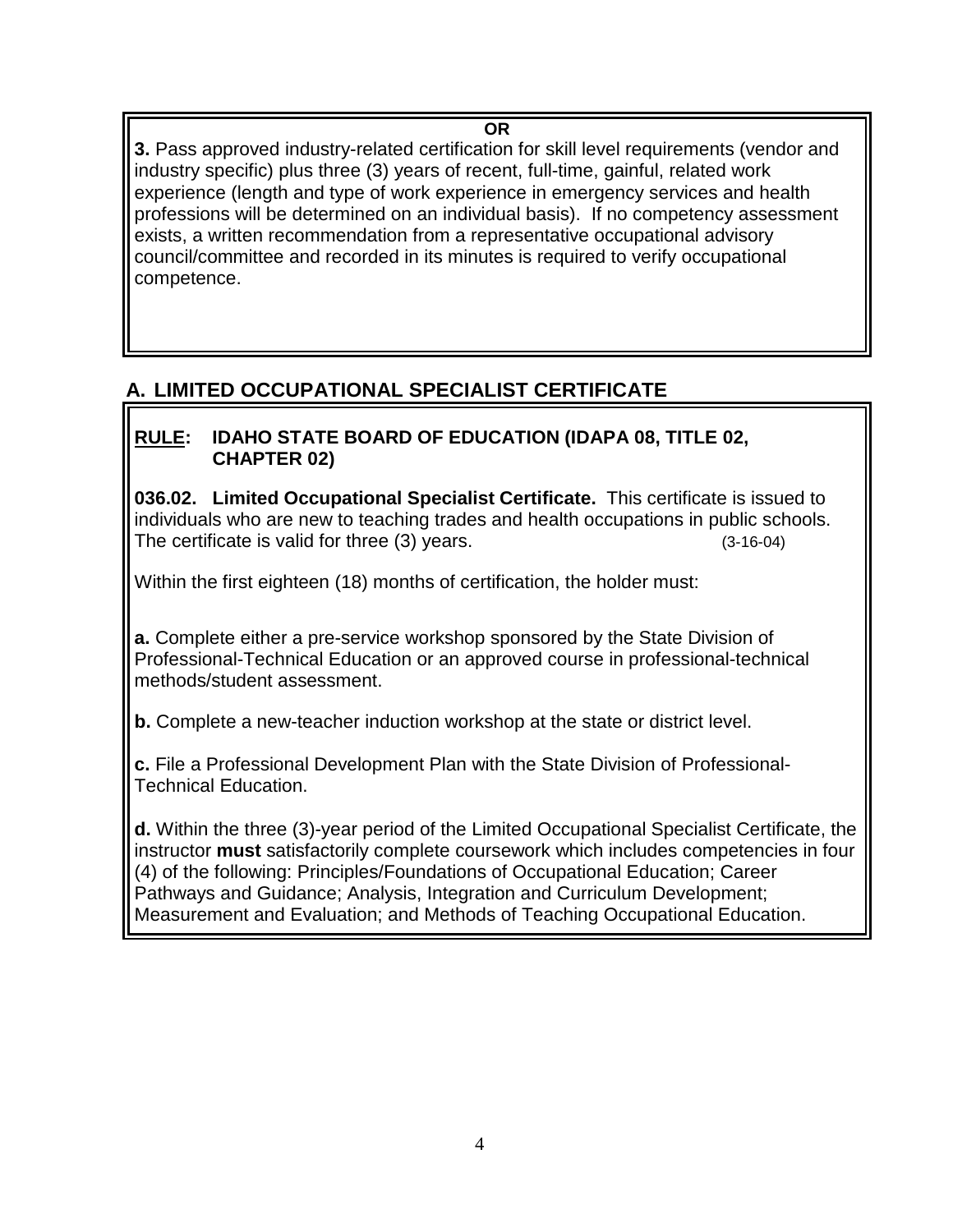## **B. STANDARD OCCUPATIONAL SPECIALIST CERTIFICATE**

### **RULE: IDAHO STATE BOARD OF EDUCATION (IDAPA 08, TITLE 02, CHAPTER 02)**

### **036.03. Standard Occupational Specialist Certificate.**

This certificate is issued to individuals who have completed coursework equivalent to that required of the Limited Occupational Specialist Certificate. The certificate **must** be renewed every five (5) years, which **shall** include completion of six (6) semester credit hours of approved coursework or verification of two hundred-forty (240) hours of approved related work experience or ninety (90) hours of attendance at approved technical conferences, institutes, or workshops or any equivalent combination thereof, and file a Professional Development Plan for the next certification period.

## **C. ADVANCED OCCUPATIONAL SPECIALIST CERTIFICATE**

### **RULE: IDAHO STATE BOARD OF EDUCATION (IDAPA 08, TITLE 02, CHAPTER 02)**

**036.04. Advanced Occupational Specialist Certificate.** This certificate is issued to individuals who meet all the requirements outlined below: (3-16-04)

**a.** Meet the requirements for the Standard Occupational Specialist Certificate.

**b.** Provide evidence of completion of a teacher training degree program or eighteen (18) semester credit hours of approved coursework in addition to the twelve (12) semester credit hours required for the Standard Occupational Specialist Certificate (a total of thirty (30) semester credits).

**c.** File a new Professional Development Plan for the next certification period.

**d.** This certificate must be renewed every five (5) years, which shall include completion of six (6) semester credit hours of approved coursework or submit verification of two hundred-forty (240) hours of approved related work experience or ninety (90) hours of attendance at approved technical conferences, institutes and workshops or any equivalent combination thereof, and file a new Professional Development Plan for the next certification period.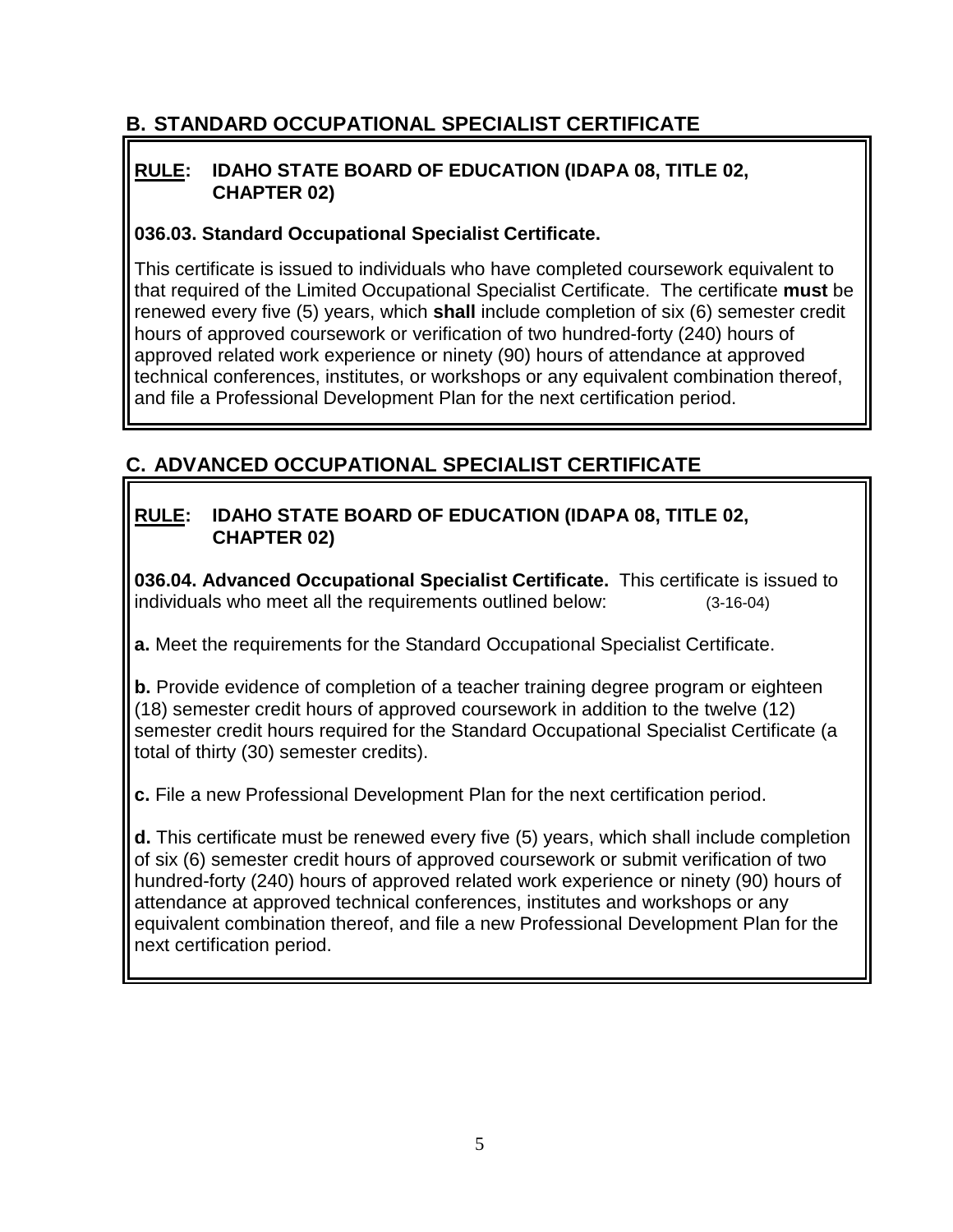## **CERTIFICATION STANDARDS FOR PROFESSIONAL-TECHNICAL EDUCATORS**

#### **A. EDUCATIONAL STANDARDS FOR PROFESSIONAL-TECHNICAL EDUCATION**

#### **RULE: IDAHO STATE BOARD OF EDUCATION (IDAPA 08, TITLE 02, CHAPTER 02)**

#### **034. CERTIFICATION STANDARDS FOR PROFESSIONAL-TECHNICAL EDUCATION**

Teachers of **professional-technical** classes or programs in secondary or postsecondary schools must hold an endorsement in an appropriate occupational discipline. This endorsement may be held on a Secondary Teaching Certificate or on an Occupational Specialist Certificate. For postsecondary instructors and administrators, certification fees are set by the State Board for Professional-Technical Education, and application processes are managed by the Division of Professional-Technical Education. (3-16-04)

#### **PROCEDURE:**

- **1.** The following outlines standards and policy & procedures for certification as a professional-technical educator in Idaho. Persons employed to teach/direct reimbursable professional-technical classes or programs in secondary or postsecondary schools **are required** to hold one of the following:
	- **a.** A Standard Secondary Certificate with endorsement in an appropriate occupational discipline;

#### **OR**

**b.** An Occupational Specialist Certificate in an appropriate occupational discipline. If an applicant does not meet the requirements for one of the certificates above, a current occupational teaching credential from another state **may** be endorsed for use in Idaho for up to three (3) years. After that period, Idaho standards for the certificate needed **must** be met. Employment agreements are valid only if the occupational educator holds the credential required for the assignment of service to be performed. Appeals regarding certification or the Code of Ethics as related to professional-technical educators **may** be directed to the Idaho Professional Standards Commission (PSC).